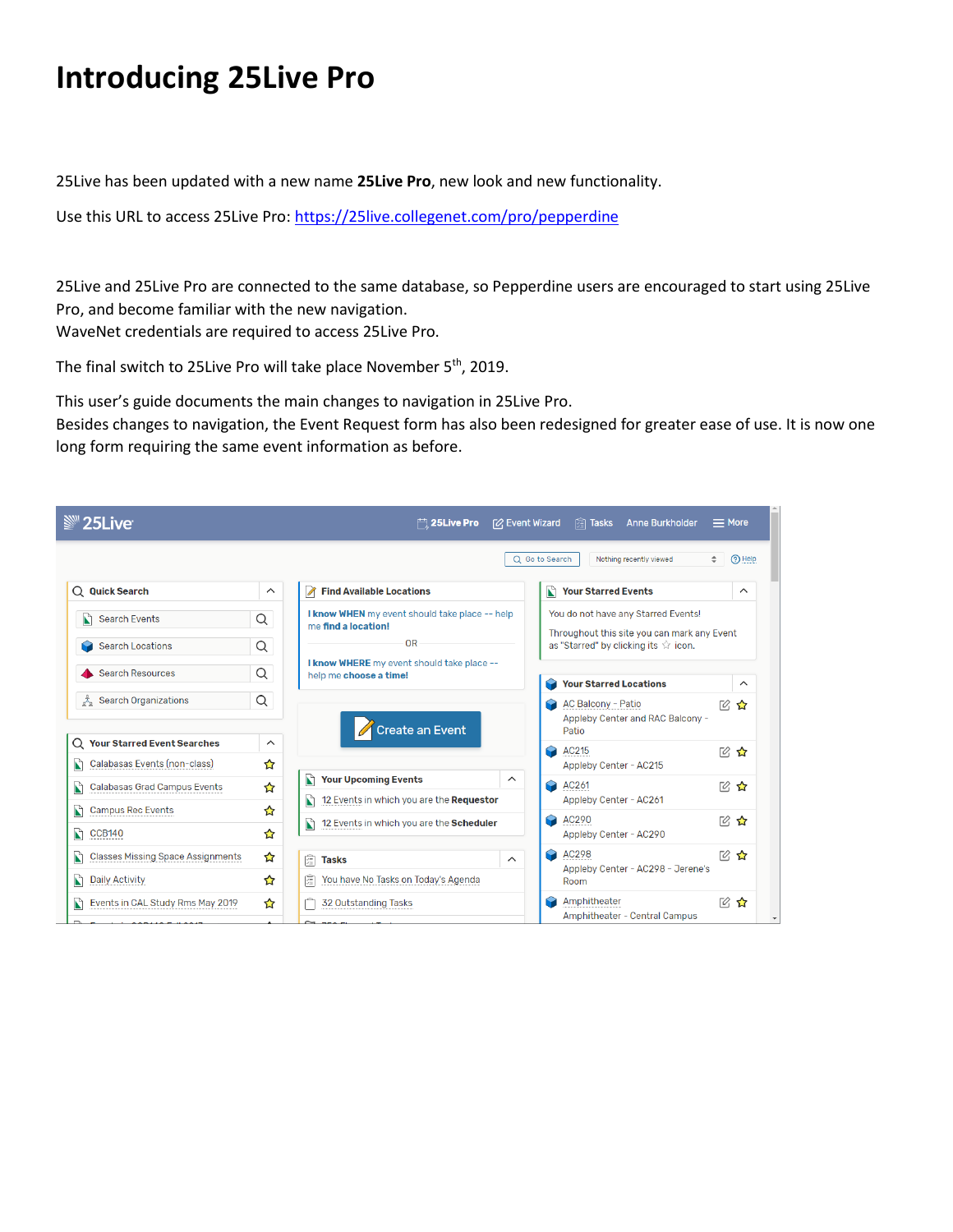## **Navigation Tips**